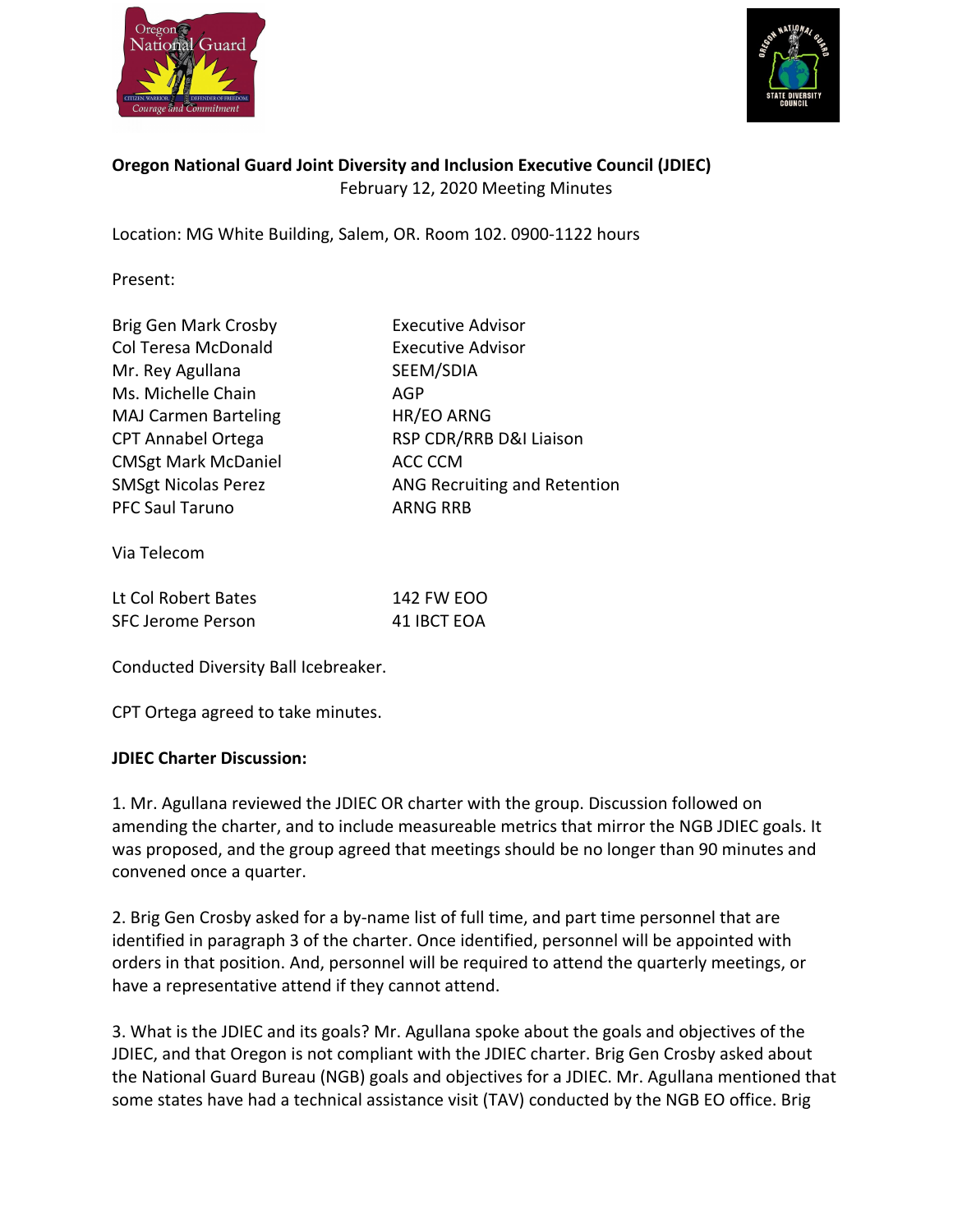Gen Crosby asked what was inspected. Mr. Agullana said he would find out and get the inspected states' reports from NGB EO's TAVs.

4. Brig Gen Crosby advised to develop a short, concise narrative "elevator speech" that describes the JDIEC, its mission, goals, and objectives. The narrative should be no more than 90 seconds long.

## **Recruiting and Retention Goals in Oregon**

1. Mr. Agullana and CPT Ortega spoke about their visit to the Warm Springs Tribe in Central Oregon last year. CPT Ortega spoke about what she did at the meeting, and how the Tribe was receptive to what was presented and open for collaboration in the future.

2. CPT Ortega spoke about how she is recruiting young Hispanic Soldiers, and using an immigration law to get their parents to become naturalized citizens of America. She spoke about the success of the program, and Hispanic recruiting numbers increasing in the past five years as a result.

3. The goal of recruiting in the ORNG is to recruit prospective service members, to have the make-up of the force in a geographical area, mirror the civilian population in that area. SMSgt Perez spoke about the demographic breakdown of recruits in the Oregon National Guard.

## **EEO Program Needs**

1. Mr. Agullana spoke about the need for EEO Counselors and Special Emphasis Program Managers (SEPM) for the EEO program. Title 5 and Title 32 civilian personnel are eligible to attend the training. EEO Training is held with the Equal Employment Opportunity Commission (EEOC) in Washington DC, and is a one week course. The SEPM training is a one week course at the Defense Equal Opportunity Management Institute (DEOMI) in Patrick Air Force Base, south of Cape Canaveral in Florida. There is a critical need to fill these positions, and money was budgeted in FY 20 funding to send people to training. For more information or questions, please contact Mr. Agullana.

2. Brig Gen Crosby made a good point to use these training opportunities as incentives for the EEO Program, and needs to be marketed accordingly.

3. Lt Col Bates stated that Oregon demographic make-up is mostly white, but the EO/EEO programs focus is on everything but white. Could that be why there is no excitement for the program? The messaging could be changed to attract more participants to the program. More discussion to follow to address this concern.